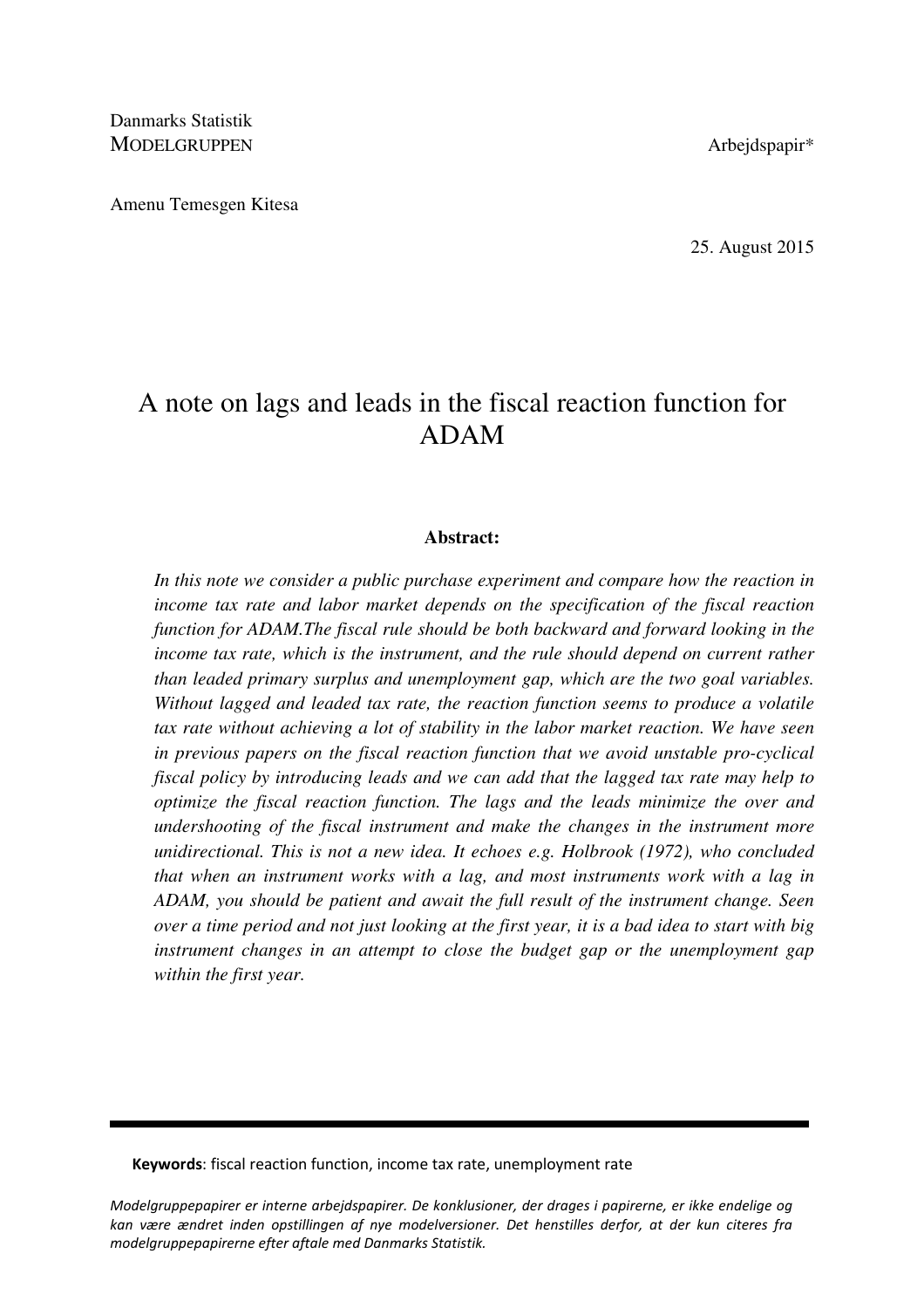#### Introduction

The fiscal reaction function for ADAM determines the income tax rate as an average of lagged and forward income tax rates, and the two other variables in the function are contemporaneous public primary surplus and contemporaneous unemployment gap. In this note we consider the public purchase experiment and assess how the formulation of lags and leads affects the response of the income tax rate and labor market. An optimal fiscal rule should produce a constant future tax rate as argued by Johnson (2001). Thus, we do not want volatility in the tax rate ceteris paribus, but we are also interested in reducing the volatility on the labor market, which is why the unemployment gap is included in the reaction function and obviously there is a potential trade-off between instrument and labor market volatility.

In the following, we test some alternatives to the fiscal reaction function for ADAM presented in working paper 'Fiscal Reaction function for ADAM targeting primary surplus and unemployment gap' and compare how the income tax rate and labor market reacts to higher public purchase shock. These changes include reducing the weight for the lagged tax rate or reducing the number of leads for the tax rates, and we also try to lag and lead the primary surplus and unemployment gap. For the first experiment, we use the reaction function presented in the working paper just mentioned.

Case 0: the fiscal reaction function for ADAM targeting primary surplus and unemployment gap

$$
tsysp1 = \frac{\left(5 * tsysp1_{-1} + \sum_{i=1}^{i=15} tsysp1_i\right)}{20} - ctsysp1 \left[\frac{(Tfn - o - (Tin - o - Tirn - o))}{Y} - bt\right] - cu\left[\left(bulb - bulbw\right) - ut\right]
$$

Where  $ctsysp1 = cu = 0.05$ 

The figures below present the response of income tax rate and labor market to one percent higher public purchase experiment using this fiscal reaction function. Compared to Johnson (2001), who originally inspired our reaction function, we are ok in so far as we do get a constant tax rate in steady state and the calculation is easy when using the base line developed for calculations with reaction function. Johnson has to split up the sample and make the long-run calculations with different versions of the IMF model, but with the proper base line we have no problem finding a steady state with constant tax rate and sustainable public finances in ADAM. The level of the debt ratio is changed by the fiscal shock but the ratio is constant in the long run both in the baseline and in the resulting after shock scenarios. The public primary surplus is zero in the long run both in the base line and in the resulting scenario, and the assumption of zero growth-corrected interest rate makes the public debt ratio constant.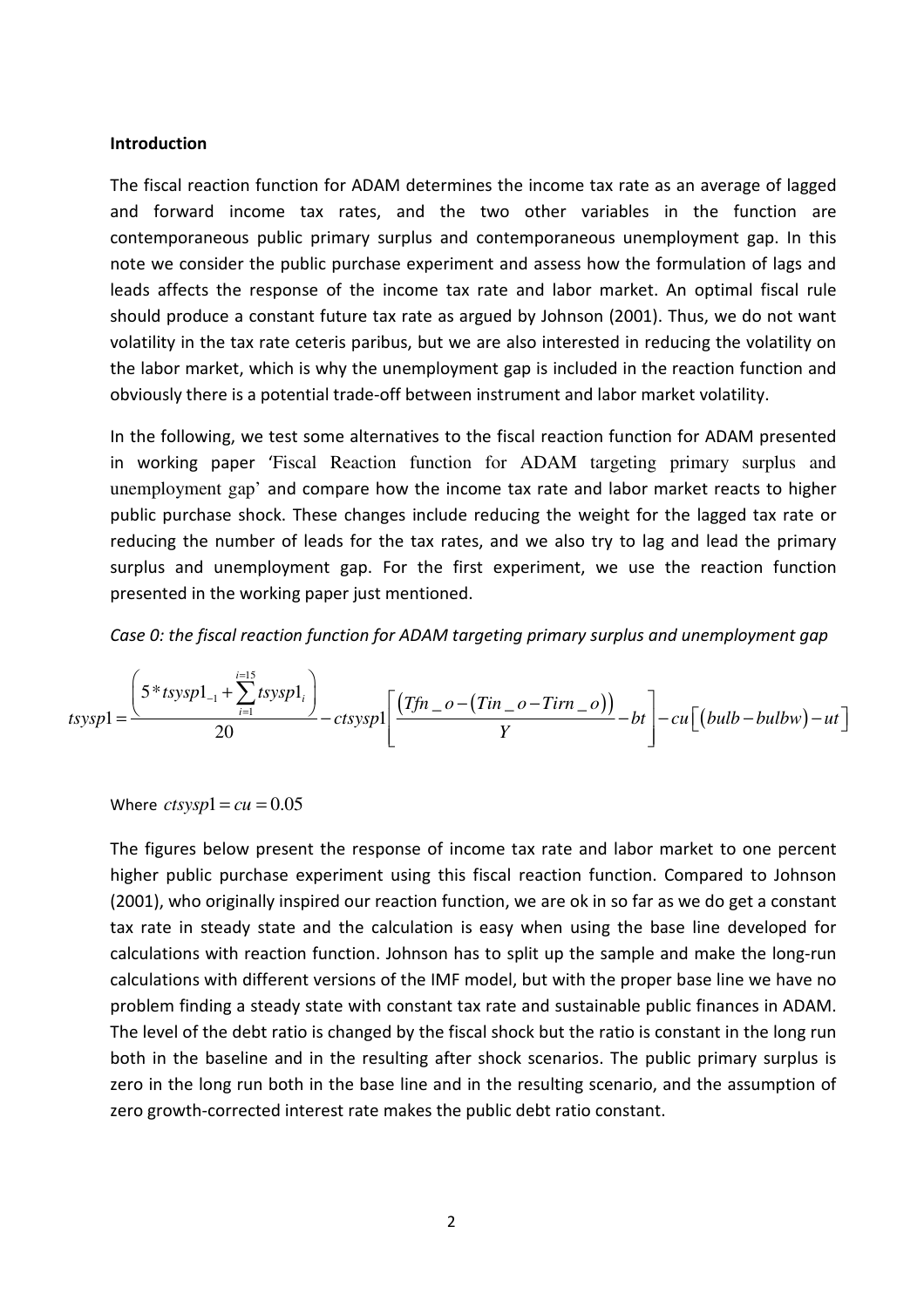

Case 1: Lagged primary surplus and lagged unemployment gap

$$
t \text{sysp1} = \frac{\left(5 * t \text{sysp1}_{-1} + \sum_{i=1}^{i=1} t \text{sysp1}_i\right)}{20} - ct \text{sysp1}\left[\frac{(Tfn_{-}o(-1) - (Ttn_{-}o(-1) - Tirm_{-}o(-1)))}{Y(-1)} - bt(-1)\right] - cu\left[(bulb(-1) - bulbw(-1)) - ut(-1)\right]
$$

We introduce a minor change in the reaction function by lagging the public surplus and the unemployment gap. This change does not seem to matter. The response of income tax rate and labor market is the same as in the graph presented above under case 0.

### Case 2: only one lagged tsysp1

When we reduce the weight for the first lag of income tax rate in the fiscal reaction function from  $\frac{5}{20}$  to  $\frac{1}{16}$ , the income tax rate overshoots a little more clearly in the short run and the rate undershoots a tiny bit as well on its path to steady state. Comparing case 2 to case 0 reveals that a higher income tax rate in the first few years dampens the immediate expensive labor market reaction a little bit. Thus, if the volatility of the tax rate is acceptable we may dampen the labor market volatility by reducing the weight for the lagged tax rate. However, the possible gain looks rather small.

$$
tssysp1 = \frac{\left(tssysp1_{-1} + \sum_{i=1}^{i=15} tssysp1_i\right)}{16} - ctsysp1 \left[\frac{\left(Tfn_{-}o - (Tin_{-}o - Tirn_{-}o)\right)}{Y} - bt\right] - cu\left[\left(bulb - bulbw\right) - ut\right]
$$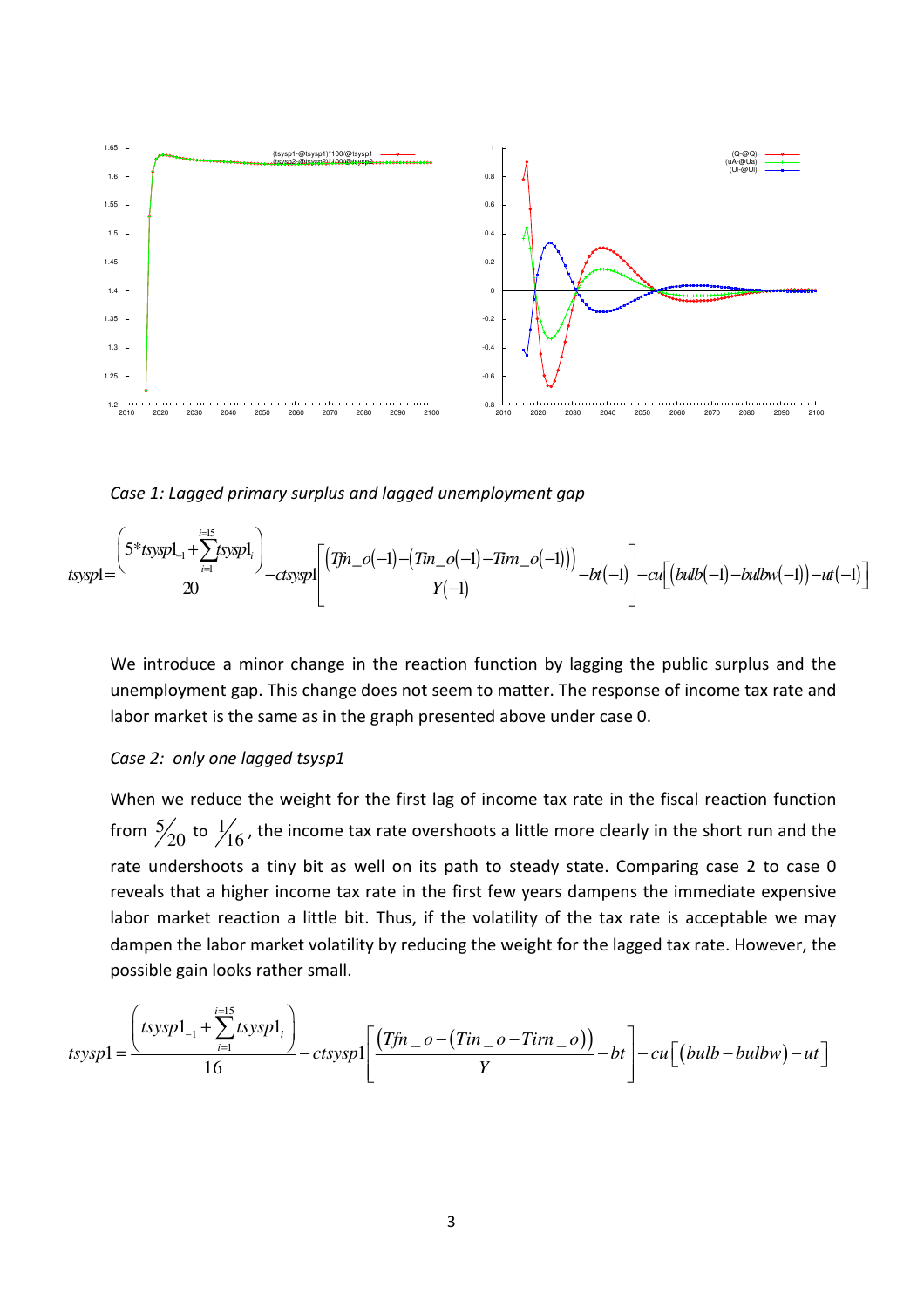

It can be added that if we use this fiscal reaction function with one period lagged primary surplus and lagged unemployment gap, we obtain the same response of income tax rate and labor market.

Case 3: no lagged tsysp1

$$
tssysp1 = \frac{\left(\sum_{i=1}^{i=15} tsysp1_i\right)}{15} - ctsysp1 \left[\frac{(Tfn - o - (Tin - o - Tirn - o))}{Y} - bt\right] - cu \left[\left(bulb - bulbw\right) - ut\right]
$$

When the lagged income tax rate disappears from the fiscal reaction function, the response of the income tax rate becomes clearly more volatile and the rate does not find its steady state solution until the last decade of the simulation period.

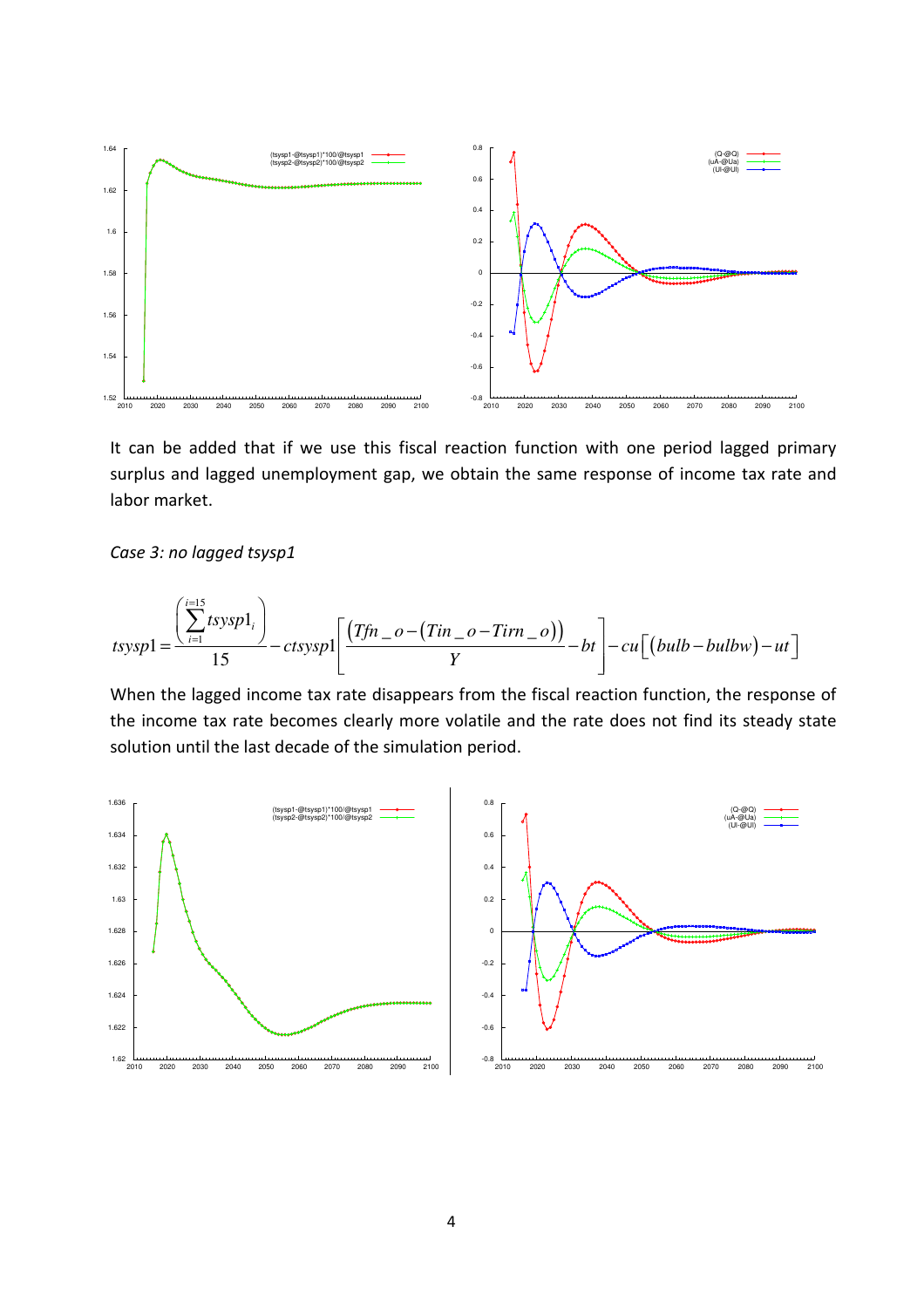#### Case 4: only 10 leads in tsysp1

In this calculation, we keep the original lag and its weight in the income tax rate but reduce the number of leads to ten. This makes the first year response of income tax rate a little lower and it increases the volatility in the labor market in the first few years. Apart from this, the long run solution remains stable and the labor market returns to the baseline. Thus, this specification can work in ADAM and it may be of interest depending on how the fiscal authority wants to change the income tax rate in the first year.

$$
tssysp1 = \frac{\left(5 * tssysp1_{-1} + \sum_{i=1}^{i=10} tssysp1_{i}\right)}{15} - ctsysp1_{1}\left[\frac{(Tfn_{-}o - (Tin_{-}o - Tirn_{-}o))}{Y} - bu\right] - cu\left[(bulb - bulbw) - ut\right]
$$

Case 5: only 5 leads in tsysp1

Now the tax rate is even less forward looking. The first-year response of income tax rate becomes smaller than in case 4 and consequently the immediate expansion on the labor market is allowed to be bigger.

$$
tsysp1 = \frac{\left(5 * tsysp1_{-1} + \sum_{i=1}^{i=5} tsysp1_i\right)}{10} - ctsysp1 \left[\frac{(Tfn - o - (Tin - o - Tirn - o))}{Y} - bt\right] - cu\left[(bulb - bulbw) - ut\right]
$$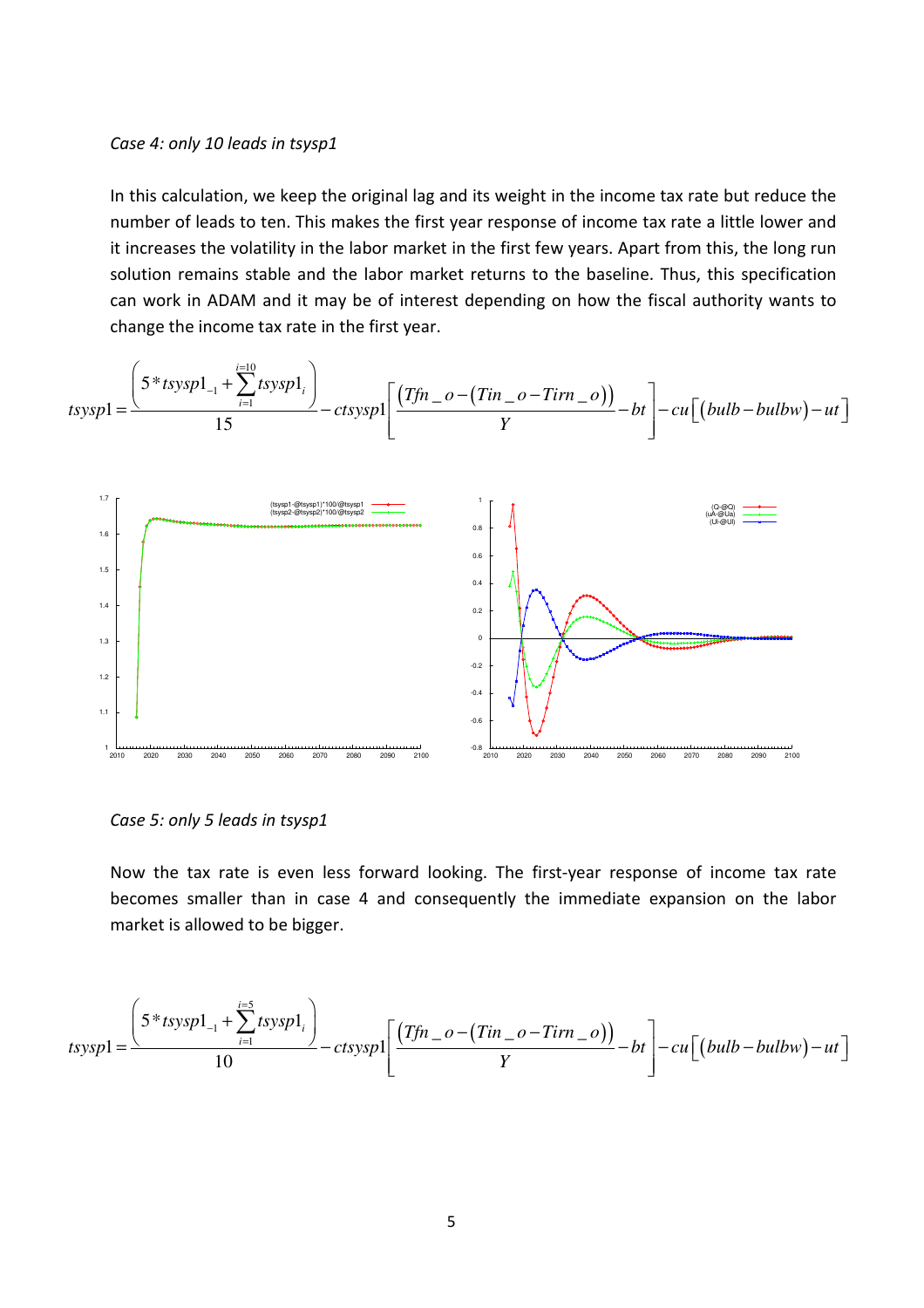

Case 6: leaded looking primary surplus and leaded unemployment gap

We now keep the original lags and leads in the tax rate but include a lead in both the public surplus and unemployment gap. Thus, both targets are forward looking, and this seems to make the reaction of the income tax rate slightly upward drifting over the long run. The first year response in the income tax rate is slightly different from case 0, but the clearest difference is the mentioned upward drift in the tax rate. The drift indicates that we are not finding steady state, and this may reflect the solution algorithm in Gekko.

$$
tsysp1 = \frac{\left(5 * tsysp1_{-1} + \sum_{i=1}^{i=15} tsysp1_i\right)}{20} - (btact(+1) - btlead) - cu*(utact(+1) - utlead)
$$
  
 
$$
btact = (tfn_0 - (Tin_0 - Tirn_0))/y
$$
  
 
$$
utact = bulb -bulbw
$$

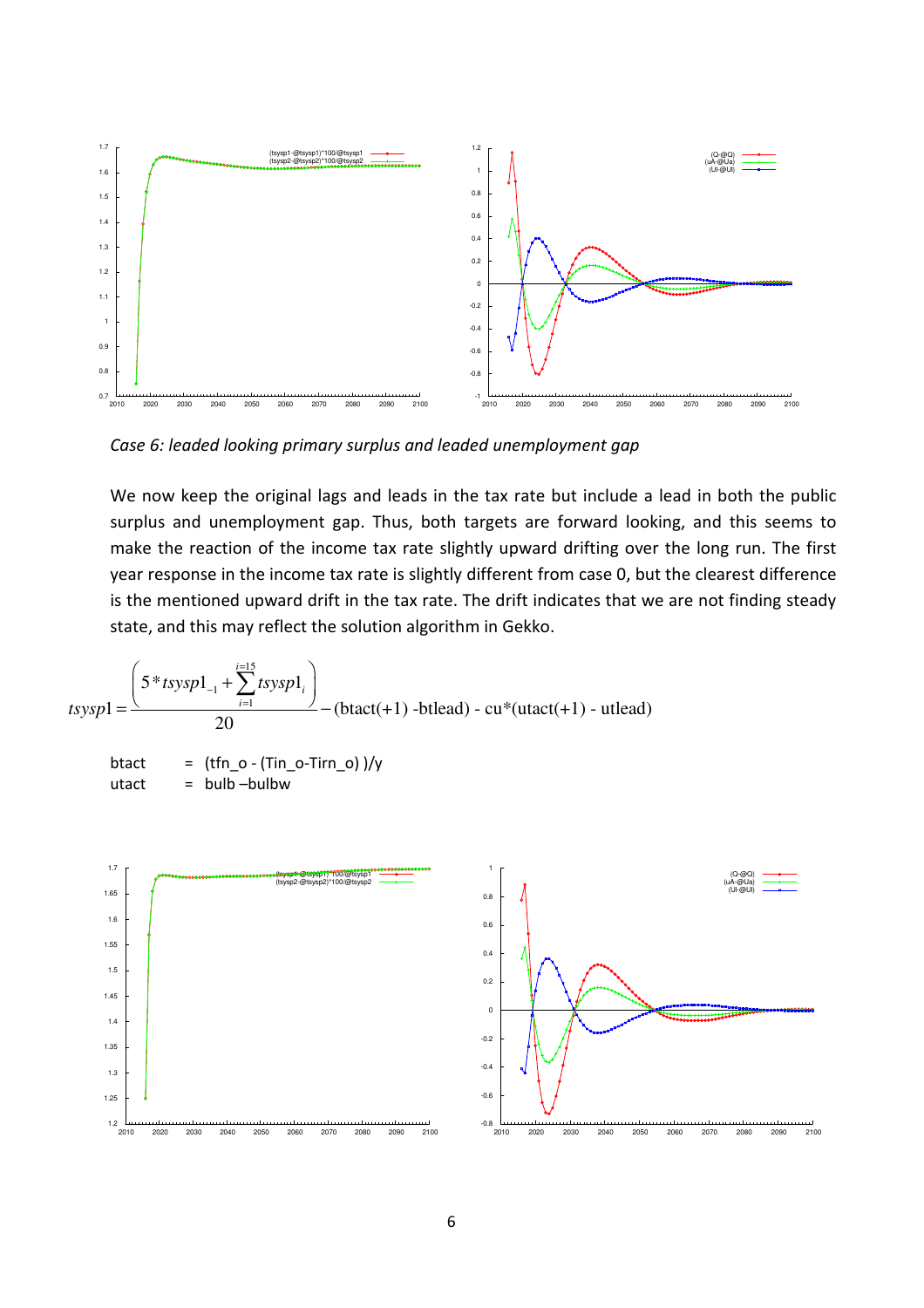# **Conclusion**

This note makes a public purchase experiment for different specifications of the fiscal reaction function, and we see that the response of the income tax rate and labor market depends on how the fiscal reaction function is formulated. More specifically, the simulations shows that if we make the fiscal rule less forward looking in the income tax rate, we get a lower first year response of income tax rate and more volatility in the labor market for a public purchase shock. On the other hand, if we make the fiscal rule somewhat less backward looking by reducing the weight for the lagged tax rate, the income tax rate overshoots a little more in short run and this short-run overshooting in the income tax rate can dampen the volatility in the labor market. However, if we simply skip the lagged tax rate we get significantly more volatility in the tax rate without dampening the labor market volatility. In the long run, the labor market response returns to the baseline for all cases presented in this note.

Summing up, this sensitivity analysis has shown that the fiscal rule should be both forward and backward looking.

This paper is the last in a series of papers on a fiscal reaction function for ADAM, and the whole list of papers is included in the listed references below. The first paper was made in November 2014.

All papers have one way or the other experimented with the specification of a fiscal policy function for ADAM. Maybe it is particularly difficult to specify a fiscal reaction function for ADAM. For instance, in a well-known international model like NIGEM, the reaction function looks much simpler. There are no leads and no unemployment gap. NIGEM's reaction function simply changes the income tax rate if the contemporaneous public budget deviates from its target. However, NIGEM has a monetary reaction function making the short-term interest rate a function of a GDP gap and there are leads in NIGEM's consumption function, which speeds up the reaction to tax changes. In other words, they do have leads and they do target the activity gap in NIGEM, but not in the fiscal reaction function.

Our argument for having the unemployment gap and not least the forward looking structure in the fiscal reaction function is that we assume that fiscal policy is formulated using ADAM. Besides, the Danish fixed exchange rate policy leaves no scope for a standard monetary policy rule, and we are uncertain about the empirical evidence for forward looking behavioral equations.

We have probably not found the best reaction function for ADAM but maybe it is good enough. It is always possible to experiment more with the specification of the reaction function but it may be helpful at this stage to try to generalize some of the arguments a little and think of the whole model.